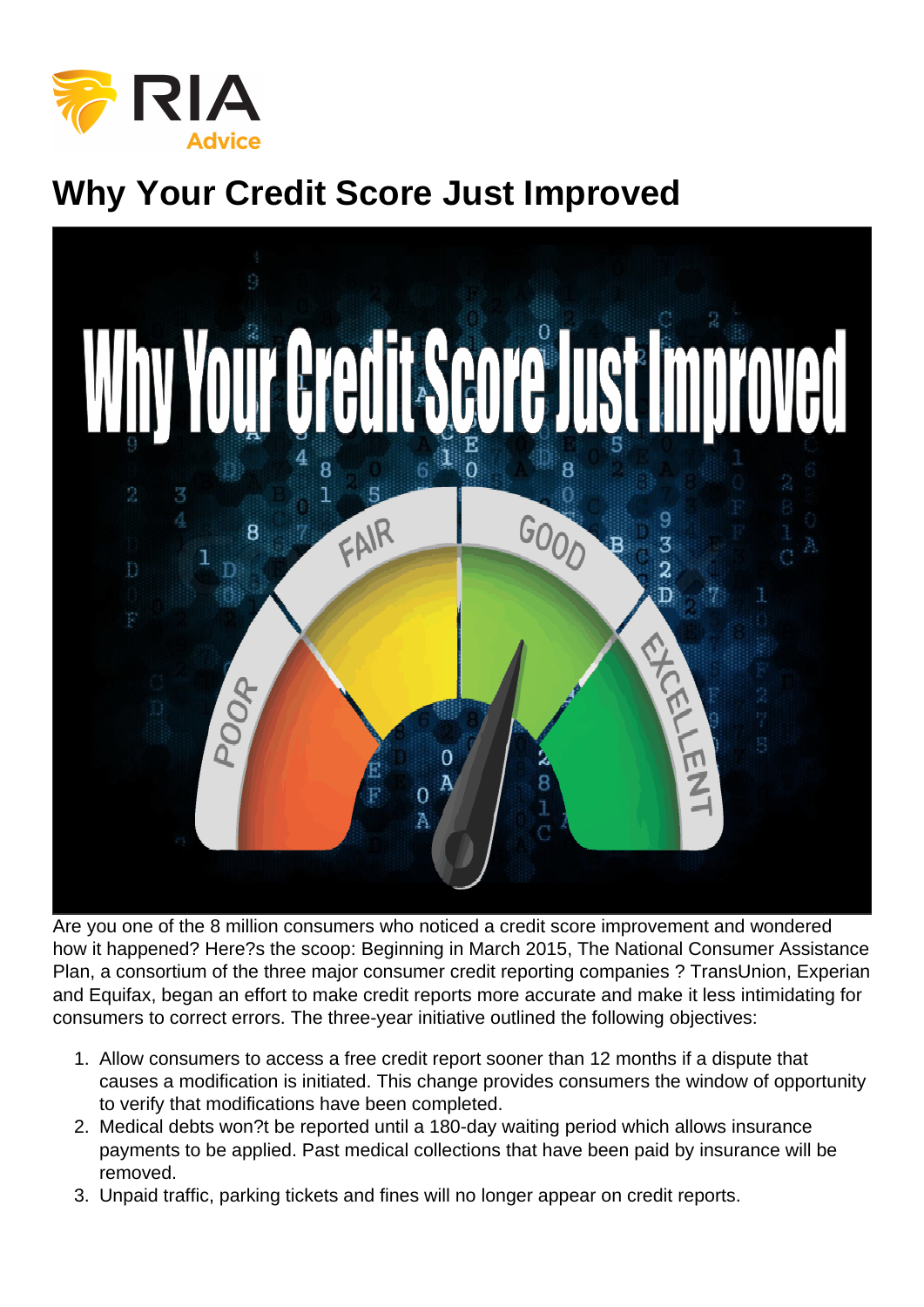4. Consumers who are victims of fraud will receive improved communications about credit report disputes and additional options to rectify fraud situations.

As a result of these efforts, the number of individuals with collections accounts (as identified by [Equifax\), dropped dramatically in the fourth quarter of 2017. The N](https://realinvestmentadvice.com/wp-content/uploads/2018/08/Rosso-Credit-Score-082218.jpg)ew York Federal Reserve Bank [Quarterly Report on Household Debt & Credit](https://www.newyorkfed.org/medialibrary/interactives/householdcredit/data/pdf/HHDC_2018Q2.pdf), outlined that 8 million people had collections accounts removed from their credit reports.

Consumers with the lowest credit

scores benefitted the most from the NCAP initiatives with 18 percent of affected consumers experiencing a rise of 30 points or greater. Those who experienced a 40 or more boost in their scores began with an average of 529. So, what actions can you take to monitor, maintain or boost your credit score? Check your credit reports once a year . It?s not that difficult. Place an activity on your calendar in January of every new year. The only source for free credit reports is [www.annualcreditreport.com](http://www.annualcreditreport.com). The site is authorized by Federal law to provide a free copy of your reports every 12 months from each of the three credit reporting companies. Based on improvements by the NCAP, it?s easier than ever to report discrepancies (in most cases, online), and follow up to make sure errors have been removed. Check your credit score annually. Your credit history, activity, open and closed accounts are listed on credit reports which feed into the scoring algorithms used to create your three-digit numerical credit score. Consider scores and reports as joined pieces of a financial puzzle which form a story about your overall relationship and use of credit. Elements of a credit score include payment history, amounts owed, credit history, types of credit used and your application for new credit. The FICO? Score is an industry standard and the most popular. A growing number of credit card vendors including major providers like Discover, Capital One, Chase and Bank of America now provide FICO? scores to customers. In addition, [www.creditkarma.com](http://www.creditkarma.com) will also allow free access to scores and reports. They will make product recommendations and are paid by a bank or lender if you obtain a product through one of their recommendations. Payment history comprises a whopping 35% of your FICO? Score. Paying credit obligations on time is paramount. If you?re retired don?t be afraid to utilize smart credit strategies . I find new retirees suffer drops in their credit scores and refrain from using credit, which could be a mistake. The goal is to know when it?s smart to use credit compared to tapping precious liquid resources. This can be an incredibly advantageous endeavor through the early years of retirement where spending on discretionary categories like vacations, travel and major purchases pertaining to home improvement are at their zenith. For example, a new retiree client recently decided to take advantage of Best Buy?s zero-percent interest credit card offer for quality home electronic upgrades. He takes comfort in knowing he has the cash to pay in full immediately but why do it when he can make minimum monthly payments and have cash earn interest in an